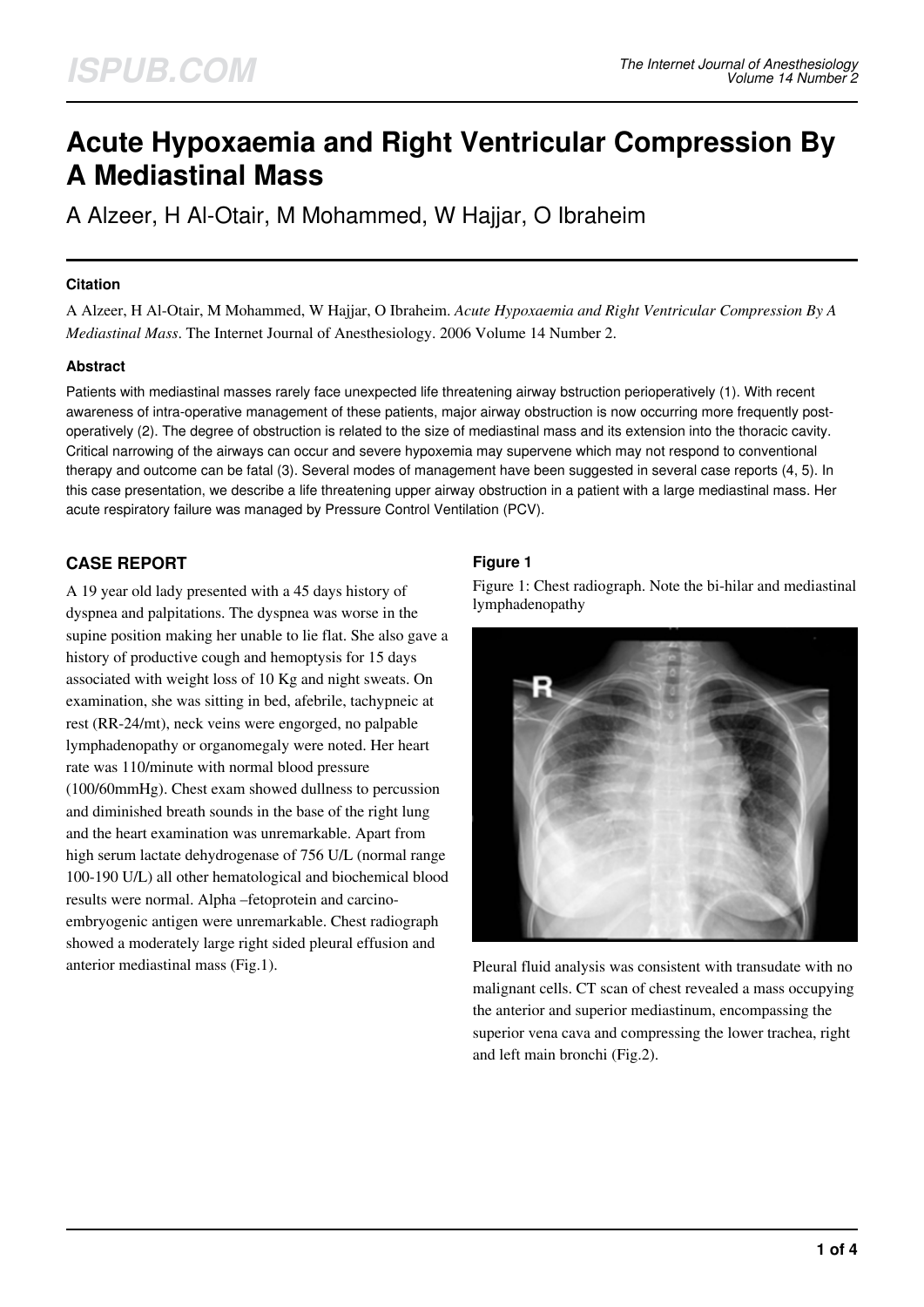# **Figure 2**

Figure 2: Arrow indicates compressed trachea by mediastinal mass while the patient on right lateral position.



Echocardiogram showed dilated right atrium and right ventricle. Both right ventricle and right ventricular outflow tract were compressed.

CT-guided trough-cut biopsy of the mediastinal mass was inconclusive.

Subsequently, the patient underwent left anterior mediastinoscopy under general anaesthesia for mediastinal mass biopsy. The patient had an awake intubation with a reinforced endotracheal tube. Because the patient could not keep the saturation and oxygenation acceptable, bag ventilation was maintained throughout the procedure. The intra-operative course was uneventful. Post operatively an attempt of extubation failed because of CO2 retention; hence she was re-intubated and transferred to MICU for mechanical ventilation.

On arrival to the MICU, she was hypotensive and ABG on ambu-bag ventilation with FiO2-1 was pH-  $7.14$ ; PO<sub>2</sub>-245 mmHg; PCO<sub>2</sub>-66; HCO3—22; O<sub>2</sub> saturation-99%

IV fluids and dopamine infusion were started immediately and she was started on volume controlled mechanical ventilation (VCV) mode, with tidal volume (Vt) of 400 ml at an inspiratory flow rate of 60L/min, respiratory rate of 14 breaths/min,  $FiO<sub>2</sub>$  of 1 and Positive End Expiratory Pressure (PEEP) of  $5 \text{ cm}H_2O$ . Unfortunately her oxygen saturation kept on falling, and she remained hypoxemic with exhaled

Vt. 160ml. Inverse ratio ventilation with I:E ratio-1:1 was tried with no improvement. Eventually pressure controlled ventilation (PCV) mode with PC of 25cm H2O, PEEP of 5 cm H2O with inspiratory time (Ti) of 1.0 sec was initiated. Following that her saturation improved and she had no further desaturation. Further attempts at reducing the inspiratory pressure below 25cmH<sub>2</sub>O failed due to desaturation. ABG 30 minutes after PCV mode of ventilation was pH- 7.31;  $PO<sub>2</sub>$ -111 mmHg;  $PCO<sub>2</sub> - 48$ ; HCO<sub>3</sub>—23; O<sub>2</sub> saturation-98% FiO2-1.

Bronchoscopy revealed dynamic tracheal compression during expiration. Histopathology of mediastinal mass confirmed the diagnosis of large B-cell Non-Hodgkin's lymphoma. Chemotherapy with dexamethasone was started. Patient was successfully extubated on day seven and transferred to the general ward. Subsequent echocardiography showed resolution of RV outflow tract obstruction.

# **DISCUSSION**

In this case report, the trachea, the RV outflow tract and the heart were compressed by an anterior mediastinal mass. The actual incidence of mediastinal compression in adults is difficult to know as most of these cases occurred in pediatric population  $\binom{6}{6}$ . During anesthesia, the supine posture accentuates compression of the trachea and adjacent structures (superior vena cava, heart, and pulmonary arteries) due to loss of muscle tone caused by anesthetic agents and elimination of negative intra-pleural pressure  $(7)$ . This leads to haemodynamic compromise and blood gas disturbance, mostly due to ventilation perfusion mismatch and changes in lung mechanics  $\binom{1}{s}$ . If the patient is unable to lie supine, the anesthetist should anticipate possible airway complications peri-operatively and special techniques for maintaining oxygenation may be warranted  $\left(4, 5\right)$ 

Our patient had a dilatation of the right heart chambers secondary to RV outflow tract obstruction. Along with the mass effect on the low pressure right ventricle and RV outflow tract, an increase in intra-thoracic pressure and dynamic hyperinflation induced by positive pressure ventilation created by gas flow obstruction led to a decrease in venous return, which further enhances vascular compression. Animal models of anterior mediastinal mass suggested decrease in cardiac output and RV enlargement due to increase in RV afterload with impingement of the left ventricular distensibility  $(_{9})$ . No clinical study yet has examined the symptoms and signs of right heart obstruction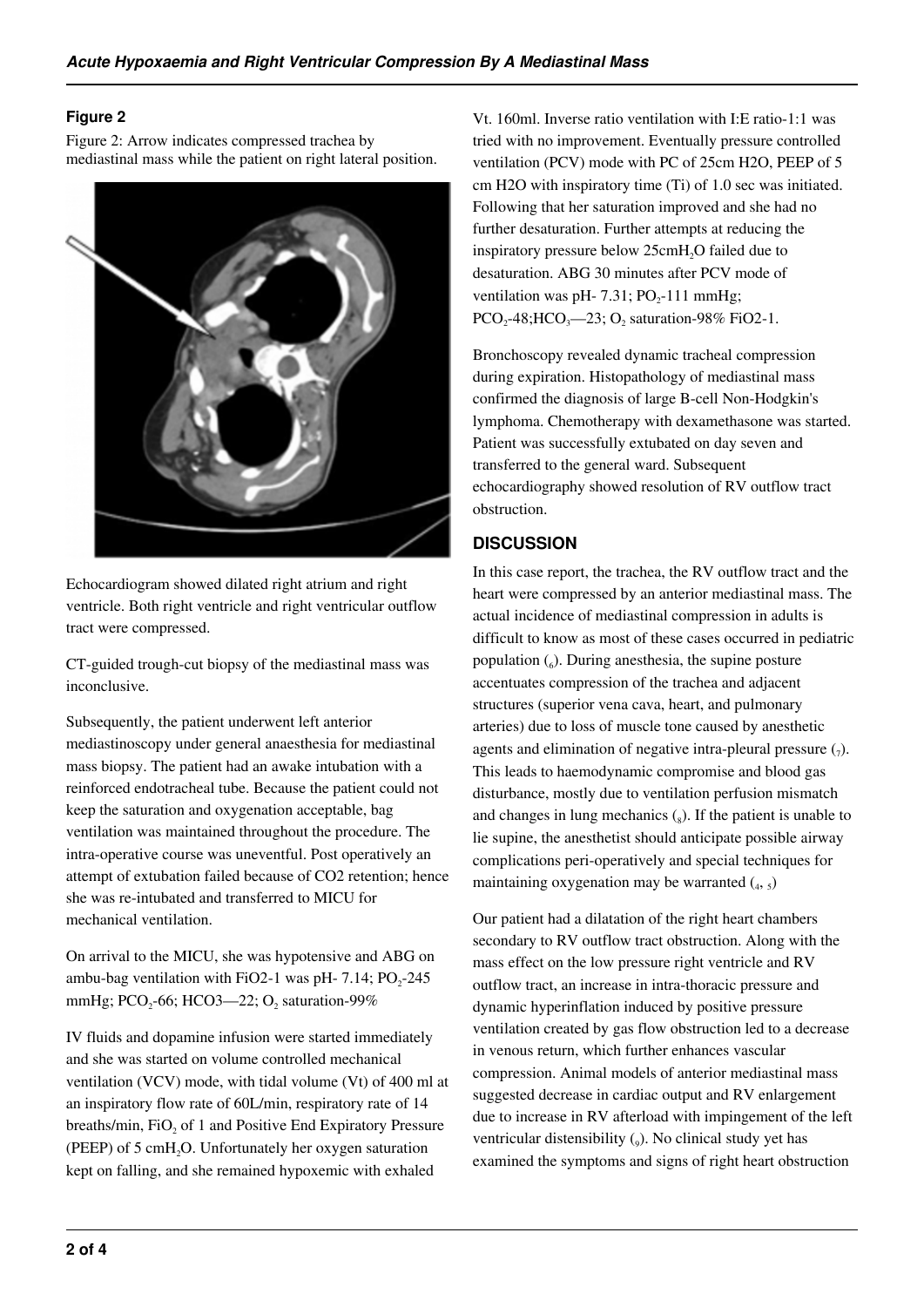in this population; however, it is imperative not to limit the clinical assessment to tracheo-bronchial tree.

Further, with regard to the ventilatory management of the mediastinal mass it would appear that several modes of therapy have been suggested in the literature including cardio-pulmonary bypass and extra-carporeal membrane oxygenation which were not applied in our case  $(_4, _5)$ . However, there are no published comparative series on the merits of various modes of ventilation in such cases. Previous case reports had shown failure of implications of conventional modes of ventilation  $_{(10,11,12)}$ . In this case, PCV was successfully applied after failure of volume controlled ventilation (VCV). In PCV, the preset inspiratory pressure is immediately achieved by initial high inspiratory gas flow which is then maintained through out the inspiratory phase. We postulated that, the high peak inspiratory flow in PCV rendered the already collapsed trachea opened. In contrary, volume is attained by constant inspiratory flow in VCV which may not be high enough to open the already collapsed airways. Therefore, from our limited experience we recommend to try PCV in patients who are unable to maintain their oxygenation due to mediastinal mass before proceeding to other invasive techniques.

# **CORRESPONDENCE TO**

Dr. Abdulaziz H. Alzeer Department of Medicine King Khalid University Hospital P.O. Box 18321 Riyadh 1145 Kingdom of Saudi Arabia Email: alzeerahm@yahoo.com

# **References**

1. Narang S, Harte BH and Body SC. Anesthesia for patients with a mediastinal mass. Anesthesiol clinics of North America. 2001; 19:559-579.

2. Bechard P, Letourneau L, Lacasse Y, Cote D, Bussieres JS. Perioperative cardiorespiratory complications in adults with mediastinal mass: incidence and risk factors. Anesthesiol 2004;100:826-34.

3. Pullerits J, Holzman R. Anaesthesia for patients with mediastinal masses. Can J Anaesth 1989;36:681-8. 4. Tempe DK, Arya R, Dubey S, Khanna S, Tomar AS, Grover V, Nigam M, Makwane UK. Mediastinal mass resection: Femorofemoral cardiopulmonary bypass before induction of anesthesia in the management of airway obstruction. J Cardiothorac Vasc Anesth 2001; 15:233-6. 5. Slinger P and karsil C. Management of the patient with a large anterior mediastinal mass: recurring myths. Current Opinion in Anaesthesiol 2007; 20:1-3

6. Azarow KS, Pearl RH, Zurcher R, Edwards FH, Cohen AJ. Primary mediastinal masses. A comparison of adult and pediatric populations. J Thorac Cardiovasc Surg 1993;106:67-72.

7. Prakash UB, Abel MD, Hubmayr RD. Mediastinal mass and tracheal obstruction during general anesthesia. Mayo Clin Proc 1988;63:1004-11.

8. Vander Els NJ, Sorhage F, Bach AM, Straus DJ, White DA. Abnormal flow volume loops in patients with intrathoracic Hodgkin's disease. Chest 2000; 117:1256-61. 9. Johnson D, Hurst T, Cujec B, Mayers I. Cardiopulmonary effects of an anterior mediastinal mass in dogs anesthetized with halothane. Anesthesiol 1991;74:725-36. 10. Choo SP, Lim DW, Lo CP, Koong HN, Tao M, Lim CH

Variable problems in lymphomas: CASE 1. Burkitt's lymphoma presenting with central airway obstruction. J Clin Oncol 2005;23:8112-3.

11. Belmont MJ, Wax MK, DeSouza FN. The difficult airway: cardiopulmonary bypass-the ultimate solution. Head Neck 1998; 20:266-9.

12. Stewart AS, Smythe WR, Aukburg S, Kaiser LR, Fox KR, Bavaria JE. Severe acute extrinsic airway compression by mediastinal tumor successfully managed with extra corporeal membrane oxygenation. ASAIO J 1998; 44:219-21.